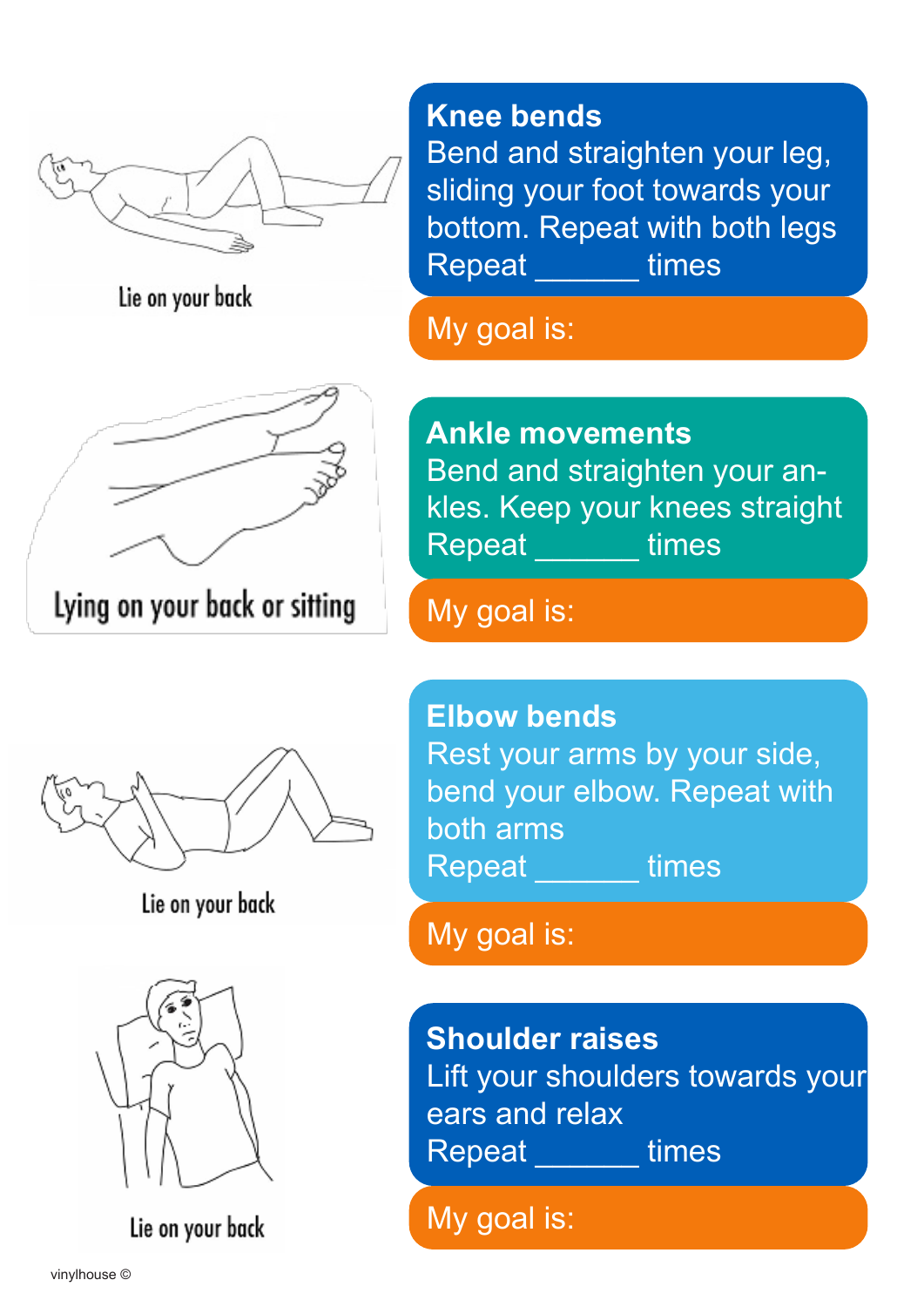



## **Get Dressed**

## **Keep Moving**

## **Bed Exercises**



Your guide to preventing deconditioning and enabling independence for older people

Name:



**British Geriatrics Society** Improving healthcare for older people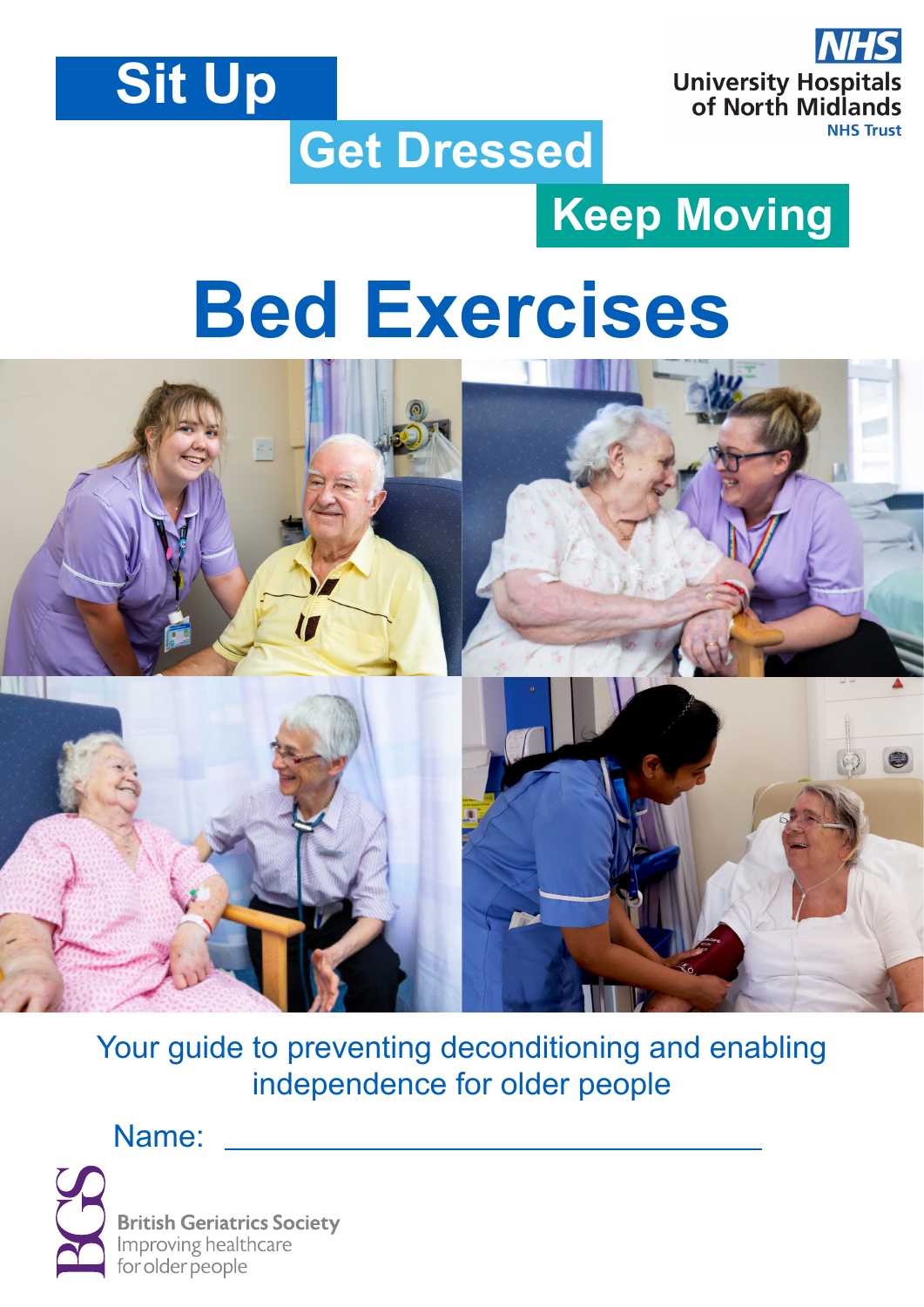Longer periods of inactivity, due to fatigue or illness, result in muscle weakness and slowing of the blood circulating around your body.

These exercises will help to maintain and gain muscle strength, improve blood circulation, help mobility progression and your overall recovery.

A member of the therapy team will teach you these exercises, and set goals with you on how often to complete them. Goals will be reviewed as you progress. Once you have been taught these exercises, you should be able to complete them on your own, with another member of ward staff, or your visitors.

If you notice any new aches and pains, or worsening of existing pains, please stop these exercises and inform a member of the staff on the ward.

We recommend continuing these exercises at home to help maintain your strength, range of movement and mobility.



Rest your forearm on a surface

**Wrist extension** Bend your wrist up and hold for approximately 30 seconds. Repeat on the other side Repeat times

My goal is:



**Sideways leg movement**  Lift and slide your leg out to the side and then back to mid position again Repeat times

My goal is: